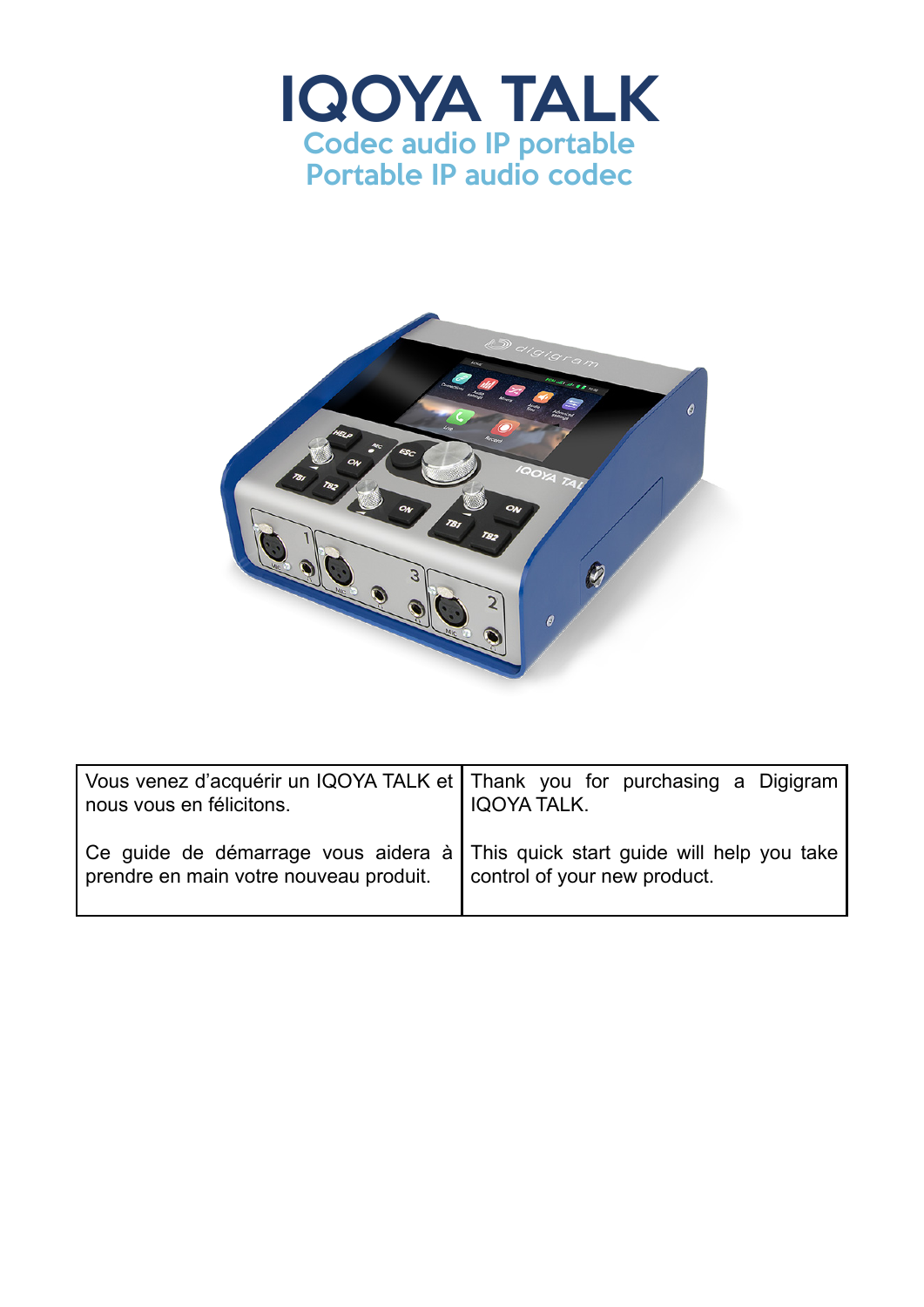| <b>ENGLISH</b>                                                                            | SIM card correctly.                                 | Or                                                                                                      | SIP:                                                                                                     |
|-------------------------------------------------------------------------------------------|-----------------------------------------------------|---------------------------------------------------------------------------------------------------------|----------------------------------------------------------------------------------------------------------|
| <b>CONTENTS OF THIS PACKAGE</b><br>The package consists of the fol-<br>lowing components: | 3. Plug the SIM card tray back<br>into your device. | 2. Unscrew the battery 1 compart-<br>ment lid on the left side of the<br>device and insert the battery. | Select between "PGM" (Program)<br>or "TB" (Talkback) for the respec-<br>tive SIP accounts. Enter all the |
|                                                                                           | Antennas:                                           | Once the battery 1 compart-                                                                             | mandatory information to the re-                                                                         |
| An IQOYA TALK device<br>$\bullet$                                                         | IQOYA TALK comes with 5 anten-                      | ment is closed, press the on/off                                                                        | gistration menu and press "APPLY                                                                         |
| One Lithium/Ion battery                                                                   | nas (4 cellular and 1 WiFi). Care-                  | power button. If you have pur-                                                                          | & REGISTER" to configure the ac-                                                                         |
| One external power supply with                                                            | fully connect them to the respec-                   | chased an additional battery,                                                                           | count.                                                                                                   |
| cable                                                                                     | tive ports if needed.                               | then follow the same process                                                                            |                                                                                                          |
| Four cellular antennas<br>$\bullet$                                                       |                                                     | to insert the second battery into                                                                       | <b>NETWORK:</b>                                                                                          |
| One WiFi / Bluetooth antenna                                                              | <b>Microphones:</b>                                 | the Battery 2 compartment on                                                                            |                                                                                                          |
| One USB C cable                                                                           | IQOYA TALK can accommodate                          | the right side of the device.                                                                           | 1. ETH 1 and 2: Edit/configure                                                                           |
| One External battery charger                                                              | three external microphones. The                     |                                                                                                         | the IP parameters individual-                                                                            |
|                                                                                           | microphone XLR ports are placed                     | <b>FIRST CALL CONFIGURATION:</b>                                                                        | ly or simply toggle the DHCP                                                                             |
| <b>NETWORK/AUDIO</b><br><b>INTERFACE</b><br><b>SETUP</b>                                  | on the front side of the device.                    |                                                                                                         | option to "Yes" to automatically                                                                         |
|                                                                                           | <b>Headphones:</b>                                  | It is possible to interact with IQOYA<br>TALK using just the touch screen                               | configure the network settings.<br>Press the "Apply" button to                                           |
| Before starting the device, prepare                                                       | The IQOYA TALK can accom-                           | or by using the physical buttons                                                                        | save any changes.                                                                                        |
| the network and audio interfaces.                                                         | modate up to four headphones.                       | and rotary knobs. Follow the 4                                                                          |                                                                                                          |
| You can choose between LAN or                                                             | Section 3 has two separated                         | Steps given below to make the first                                                                     | 2. CELL 1 and 2: These two                                                                               |
| 3G/4G.                                                                                    | headphone ports (meant to be                        | call using IQOYA TALK.                                                                                  | sub-tabs can only be accessed                                                                            |
|                                                                                           | shared by two guests).                              |                                                                                                         | if there are any sim-card(s)                                                                             |
| <b>Ethernet:</b>                                                                          |                                                     | <b>Step 1: Click on the Connections</b>                                                                 | inserted. To activate the sim-                                                                           |
| Connect Ethernet cable(s) to the                                                          | <b>STARTING UP:</b>                                 | button:                                                                                                 | card, toggle the "Active" option                                                                         |
| Eth.1 and/or Eth.2 port.                                                                  |                                                     |                                                                                                         | to "YES" and enter the "Access"                                                                          |
|                                                                                           | The IQOYA TALK can be powered                       |                                                                                                         | Point Name (APN)". Press "AP-                                                                            |
| <b>Cellular module(s):</b>                                                                | by an external power supply or by                   |                                                                                                         | PLY" to complete the activation.                                                                         |
| 1. Insert the SIM Tray Ejector into<br>the small hole on the SIM card-                    | internal batteries.                                 | This button contains three tabs - IP                                                                    |                                                                                                          |
| holder. Press the ejector firmly   To start the device:                                   |                                                     | STREAM, SIP and NETWORK.                                                                                | Once all the steps are completed<br>properly, there will be 2 green                                      |
| into the hole to push the SIM                                                             |                                                     | <b>IP STREAM:</b>                                                                                       | PGM and TB icons on the main                                                                             |
| card tray out.                                                                            | 1. Connect the power cable to the                   |                                                                                                         | notification header. This indi-                                                                          |
|                                                                                           | 4 PIN DIN port on the back of                       | 1. If required, this tab allows you                                                                     | cates that connection settings                                                                           |
| 2. Carefully pull the SIM card tray                                                       | the device and press the on/off                     | to modify PROGRAM<br>and                                                                                | have been entered correctly.                                                                             |
| out of the slot and place the                                                             | power button.                                       | <b>TALKBACK settings.</b>                                                                               | <b>PGM : 11</b> 1 : 11 2 <b>1</b> 12:30                                                                  |
|                                                                                           |                                                     |                                                                                                         | <b>CONNECTIONS</b>                                                                                       |
|                                                                                           |                                                     |                                                                                                         |                                                                                                          |

## **CONT**

- An IQOYA TALK device
- One Lithium/Ion battery
- On cal
- Fo
- On
- One USB C cable
- One External battery charger

#### **NETW SETU**

#### **Ether**

## **Cellul**

- $1.$  Insert the the small hole on the SIM cardholder. Press the ejector firmly into the hole to push the SIM car
- 2. Careful<br>out out of the slot and place the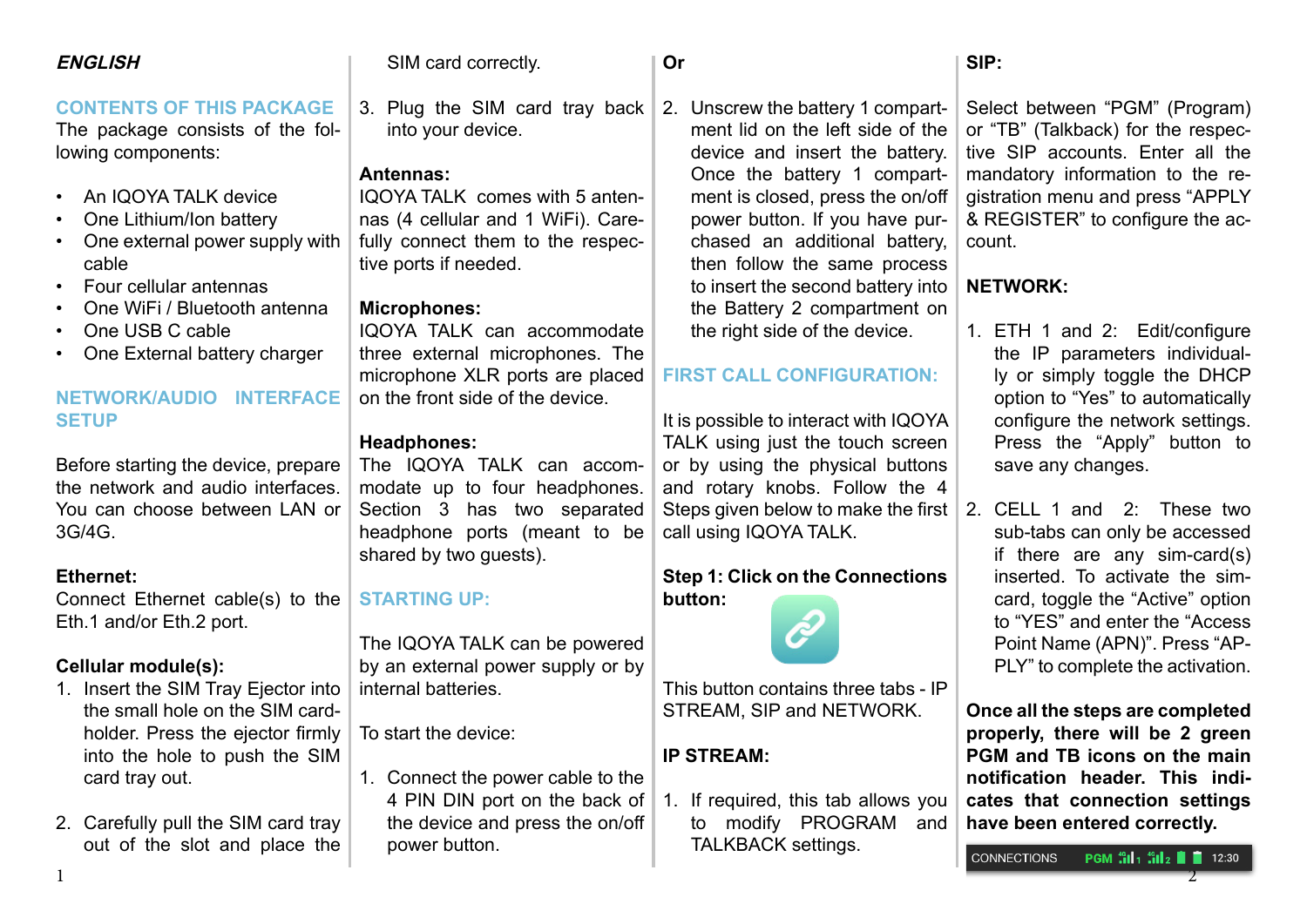# **Step 2: Click on the Audio Settings button**

1. Adjust the audio levels of the input and output peripherals connected to IQOYA TALK. The "Phantom" option is turned off by default for all the microphones. Simply toggle to option to "ON" to activate it.

Please note that the "HP3" (Headphone 3) tab under the "Outputs" tab lets you control both headphones adjacent to MIC 3 simultaneously.

#### **Step 3: Click on the Mixers button**

Each of the outputs have a separate Mixer that allows you to easily adjust audio routing, change input audio levels and master volume.

1. To edit the default mixer settings, click on one of the output option tabs (HP1, HP2, HP3, Aux & Program TX) and select/ deselect a crosspoint in the Mixer under any of the input sources of choice.

- 2. To change the audio level of each of the input sources, simply click on the "Volume-control"  $\Omega$  icon under the name of the source to access the volume slider.
- 3. To adjust the master volume, click on the "Master" button placed in each of the output tabs.

#### **Step 4: Click on the Live button**



2. If needed, fine-tune the mic input gain for all three MIC LINE inputs by tapping on "Talent 1", "Guest" or "Talent 2" placed on the bottom half of the screen.

## **ESTABLISH THE CONNECTION**

Once the device is configured, the connection is simply established as follows:

From the home menu, click on the green «Live» button for the first time to access the «live» menu.



Click on the green «Call» button on the left to initiate the «Program» call.

To establish the «Talk Back» connection if necessary, press the «Call» button on the right.

The button(s) will turn red throughout the duration of the connection.

To hang up, click on the red button and confirm.

To record audio in IQOYA TALK's internal memory, click the «Record» button on the bottom left corner of the screen.

You can change the title of the record by clicking in the tab to the right of the record button (by default TAKE1). Click X to erase the pre-defined text, enter the new text and confirm with ENTER.

All levels can be set during the live, by pressing «Talent 1», «Guest» or «Talent 2» placed in the lower half of the screen.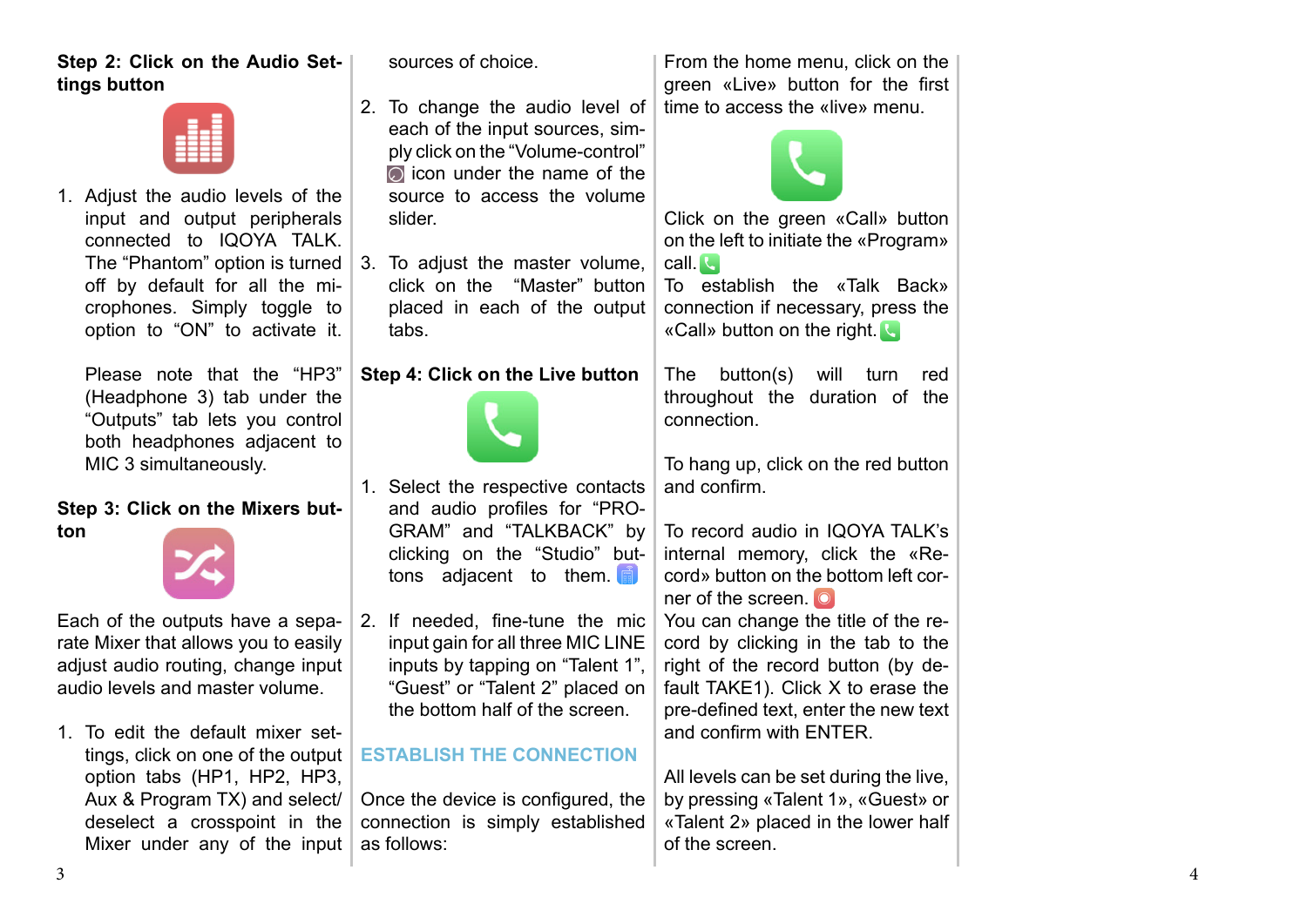## 2. Tirez délicatement le tiroir hors de son emplacement et placez la carte SIM correctement, la puce

#### Un câble USB-C • Un chargeur de batterie externe

#### **CONFIGURATION DE L'INTER-FACE RÉSEAU / AUDIO**

**CONTENU DE L'EMBALLAGE**

• Une batterie Lithium / Ion

• Quatre antennes cellulaires • Une antenne WiFi / Bluetooth

Une alimentation externe avec

Avant de démarrer l'appareil, préparez les interfaces réseau et audio.

Vous pouvez choisir entre une interface LAN ou 3G/4G.

#### **Ethernet :**

**French**

câble

Connectez le(s) câble(s) Ethernet au port Eth.1 et / ou Eth.2.

#### **Module(s) cellulaire(s) :**

1. Utilisez l'outil d'extraction pour faire sortir le tiroir de la carte SIM.

orienté vers le bas.

3. Replacer délicatement le tiroir de la carte SIM dans votre appareil **OU**

#### **Antennes :**

• Le codec portable IQOYA TALK IQOYA TALK est livré avec 5 antennes (4 cellulaires et 1 WiFi). Connectez-les soigneusement à leurs ports respectifs.

#### **Microphones :**

IQOYA TALK peut accueillir trois microphones externes. Les ports XLR sont situés à l'avant de l'appareil.

#### **Écouteurs :**

IQOYA TALK peut accueillir jusqu'à quatre casques. L'emplacement MIC 3 dispose de deux prises casque distinctes, destinées à être partagées par deux invités.

## **DÉMARRAGE**

IQOYA TALK peut être alimenté par une source d'alimentation externe ou par des batteries internes.

Pour démarrer l'appareil :

1. Branchez le câble d'alimentation sur le port DIN 4 PIN situé à l'arrière de l'appareil et appuyez sur le bouton d'alimentation.

2. Dévissez le couvercle du compartiment de la batterie 1 sur le côté gauche de l'appareil et insérez la batterie. Une fois que le compartiment de la batterie 1 est fermé, appuyez sur le bouton marche / arrêt. Si vous avez acheté une batterie supplémentaire, suivez la même procédure pour insérer la deuxième batterie dans le compartiment de la batterie 2 situé à droite de l'appareil.

#### **PREMIÈRE CONFIGURATION D'APPEL**

Il est possible d'interagir avec IQOYA TALK en utilisant l'écran tactile ou les touches et les boutons rotatifs. Suivez les 4 étapes ci-dessous pour effectuer le premier appel avec IQOYA TALK.

#### **Étape 1: Configuration du bouton «Connections»**



**IP STREAM :**

met de modifier les paramètres PROGRAM et TALKBACK.

#### **SIP :**

Choisissez un compte SIP à configurer (jusqu'à 6 comptes). Choisissez d'assigner à chacun des comptes utilisé la fonction «PGM» (Programme) ou «TB» (Talkback). Entrez toutes les informations obligatoires dans le menu d'enregistrement et appuyez sur «APPLY AND REGISTER» pour valider la configuration.

## **RESEAUX (NETWORK) :**

- 1. ETH 1 et 2: Modifiez et configurez les paramètres IP individuellement ou basculez simplement l'option DHCP sur «Yes» pour configurer automatiquement les paramètres réseau. Appuyez sur le bouton «Save» pour enregistrer les modifications.
- 2. CELL 1 et 2: Ces deux sous-onglets ne sont accessibles que si des cartes SIM sont insérées. Pour activer la carte SIM, basculez l'option «Active» sur



Ce bouton contient trois onglets - IP STREAM, SIP et NETWORK.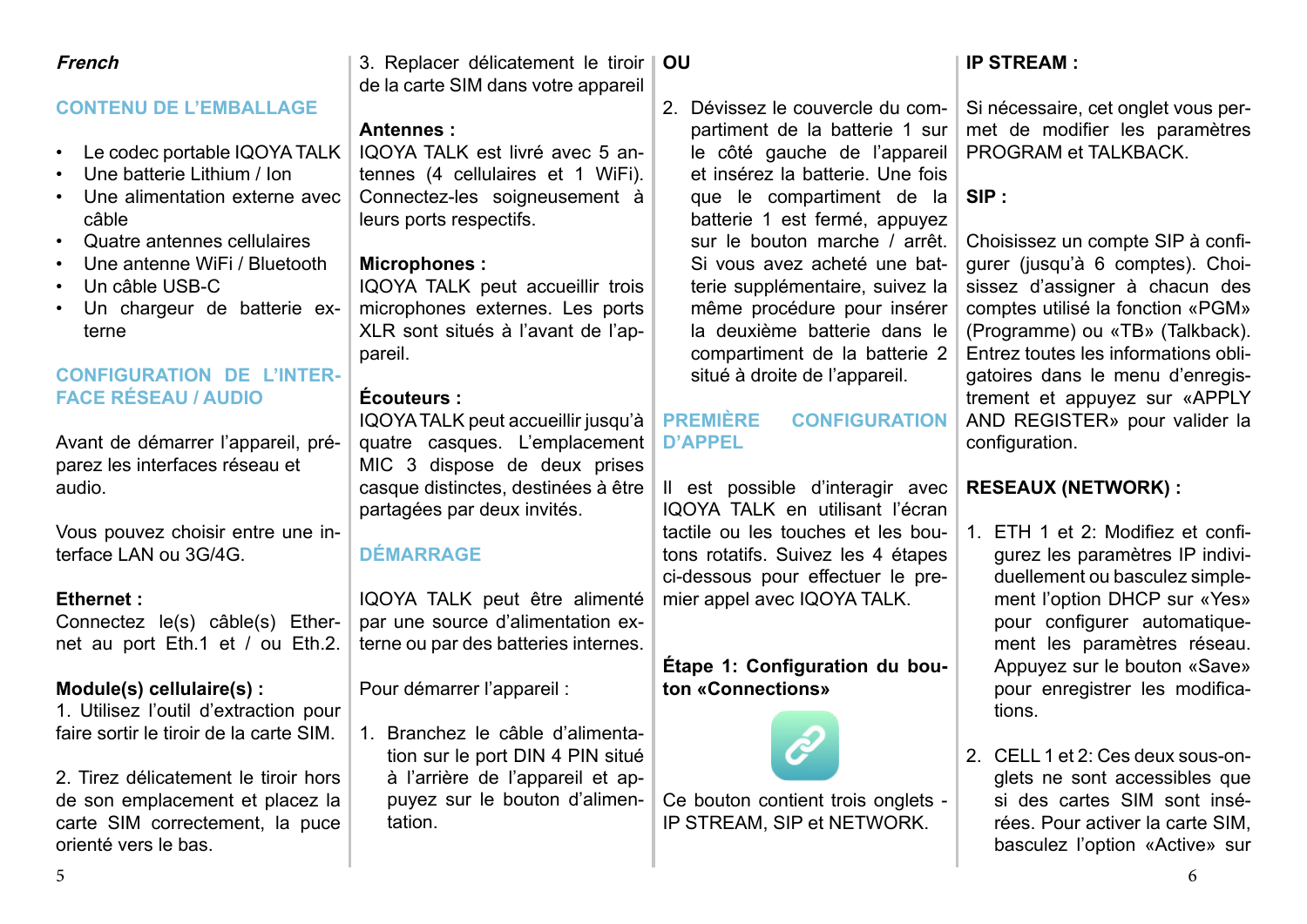Ajustez les niveaux audio des périphériques d'entrée et de sortie connectés à l'IQOYA TALK. L'option «Phantom» est désactivée par défaut pour tous les microphones. Basculez simplement l'option sur «ON» pour l'activer.

**Étape 2: Configuration des para-**

**PGM :ill1 :ill2 | 72:30** 

«Yes» et entrez le «Nom du point d'accès (APN)» ainsi que le code PIN. Appuyez sur «AP-PLY» pour terminer l'activation.

**Une fois toutes les étapes terminées, deux icônes vertes «PGM» et «TB» apparaîtront dans la barre d'information. Cela indique que tous les paramètres de connexion ont été entrés cor-**

**rectement.**

**CONNECTIONS** 

**mètres audio**

Veuillez noter que l'onglet "HP3" (Headphone 3) sous l'onglet "Outputs" vous permet de contrôler simultanément les deux casques adjacents à MIC 3.

**Étape 3: Configuration des Étape 4: Configuration des ap-«Mixers»**



Chacune des sorties possède un mixer distinct qui vous permet de régler facilement le routage audio, de modifier les niveaux d'entrée ainsi que le volume principal.

Pour modifier les paramètres de 2. Si nécessaire, ajustez le gain mixage par défaut, cliquez sur l'un des onglets d'option de sortie (HP1, HP2, HP 3, Aux et Program TX) puis sélectionnez ou désélectionnez un point de croisement dans la console de mixage sous l'une des sources d'entrée de votre choix. Un point bleu indique que la sortie est sélectionnée.

Pour modifier le niveau audio de chacune des sources d'entrée, cliquez simplement sur l'icône «Contrôle du volume» sous le nom de la source pour accéder au curseur de volume.

Pour régler le volume principal, cliquez sur le bouton «Master» placé dans chacun des onglets de sortie.

- 1. Sélectionnez les contacts et les profils audio respectifs pour «PROGRAM» et «TALKBACK» en cliquant sur les boutons «Studio» adjacents.
- d'entrée micro pour les trois entrées MIC LINE en appuyant sur «Talent 1», «Guest» ou «Talent 2» placés dans la moitié inférieure de l'écran.

#### **ETABLIR LA CONNEXION**

Une fois l'appareil configuré, la connexion s'établie simplement de la manière suivante :

Depuis le menu d'accueil, cliquez une première fois sur le bouton vert "Live" pour accéder au menu "live".



Pour établir la connection "Talk Back" si besoin, appuyez sur le bouton «appel» de droite.

Le(s) bouton(s) devien(en)t rouge pendant toute la durée de la connection.

Pour raccrocher, cliquer sur le bouton rouge puis valider.

Pour enregistrer l'audio dans la mémoire interne d'IQOYA TALK, cliquez sur le bouton «Enregistrer» dans le coin inférieur gauche de l'écran. O

Vous pouvez modifier le titre de l'enregistrement en cliquant dans l'onglet à droite du bouton record (par défaut TAKE1). Cliquez sur X pour effacer le texte pré-défini, entrez le nouveau texte puis valider à l'aide de ENTER.

Tous les niveaux peuvent être réglés pendant le live, en appuyant sur «Talent 1», «Guest» ou «Talent 2» placés dans la moitié inférieure de l'écran.

**pel**